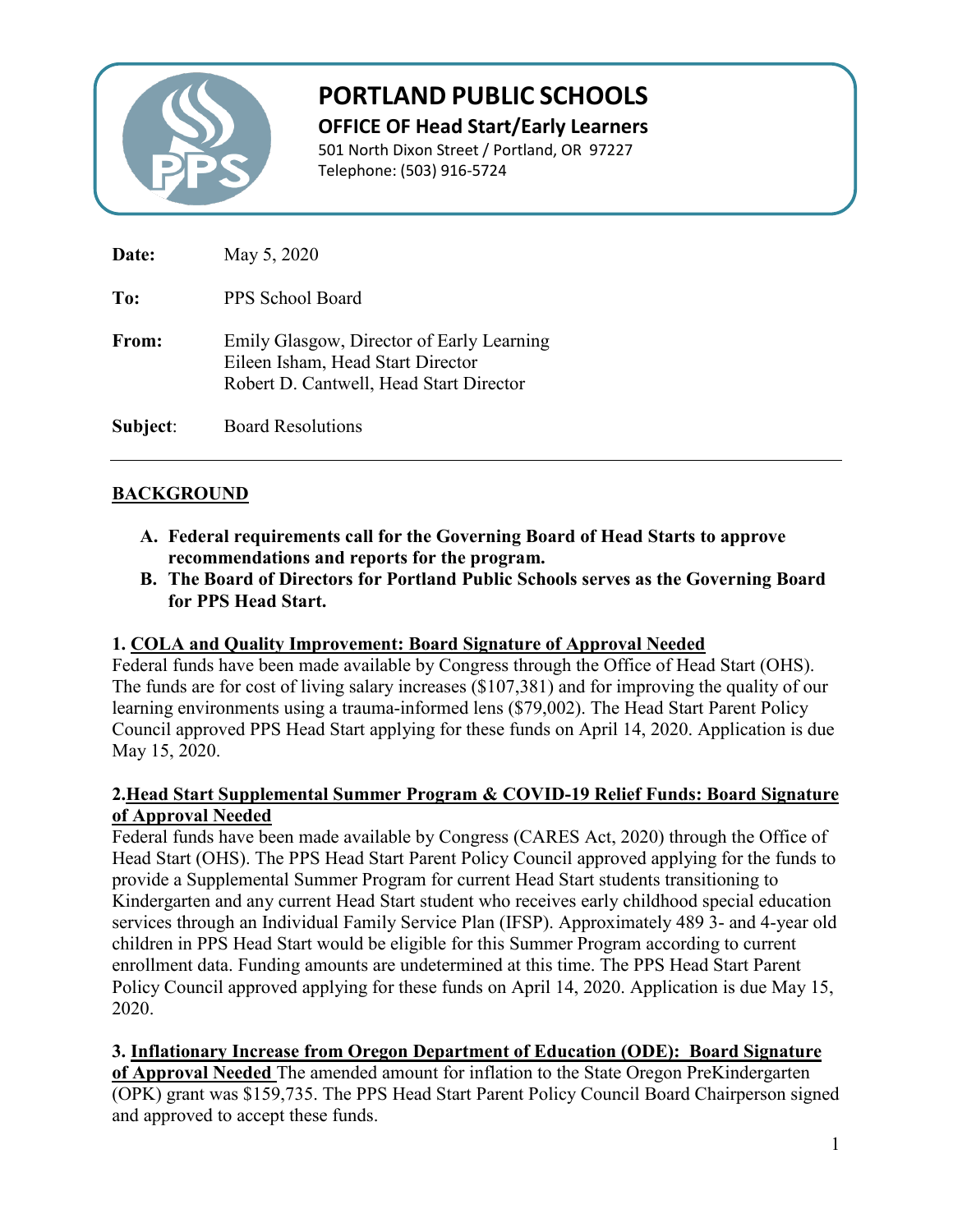## **RELATED POLICIES/BEST PRACTICES**

All items listed above are required to be reviewed, updated, and approved by the Parent Policy Council and Governing Board.

## **ANALYSIS OF SITUATION**

All items listed above support the high quality, comprehensive services provided to the children and families attending PPS Head Start.

## **FISCAL IMPACT**

1. COLA and Quality Improvement funds will be added to the PPS Head Start Federal Grant 2. Supplemental Summer Program and COVID-19 relief funds will support summer programming for up to 489 children. Expenses will include staff salaries, children's meals, and costs for materials and supplies. Expenses will be covered by awarded funds. 3. Oregon Department of Education Inflationary funds increase our OPK grant by \$159,735.

#### **COMMUNITY ENGAGEMENT (IF APPLICABLE)**

PPS Head Start Parent Policy Council reviewed, provided input, and approved these actions/documents on April 14, 2020 as noted above.

## **TIMELINE FOR IMPLEMENTATION / EVALUATION**

The timeline for implementation will be the 2020-2021 school year.

#### **BOARD OPTIONS WITH ANALYSIS**

Board approval needed.

## **CONNECTION TO BOARD GOALS**

The goal of PPS Head Start is to prepare the city's most diverse young children for successful transitions to kindergarten and beyond by leveraging each child's strengths, building their social competence, and developing school readiness skills.

Portland Public Schools' vision is this: Every student, every teacher, and every school succeeding. The school district's mission is that every student by name is prepared for college, career, and participation as an active community member, regardless of race, income, or zip code. The Board adopted the following four priorities for the 2018-19 school year to move the school district toward the above aspirations:

- Set a clear vision and strategic plan.
- Create equitable opportunities and outcomes for all students.
- Build management accountability systems and structures.
- Allocate budget, funding, and resources focused on improving outcomes for students.